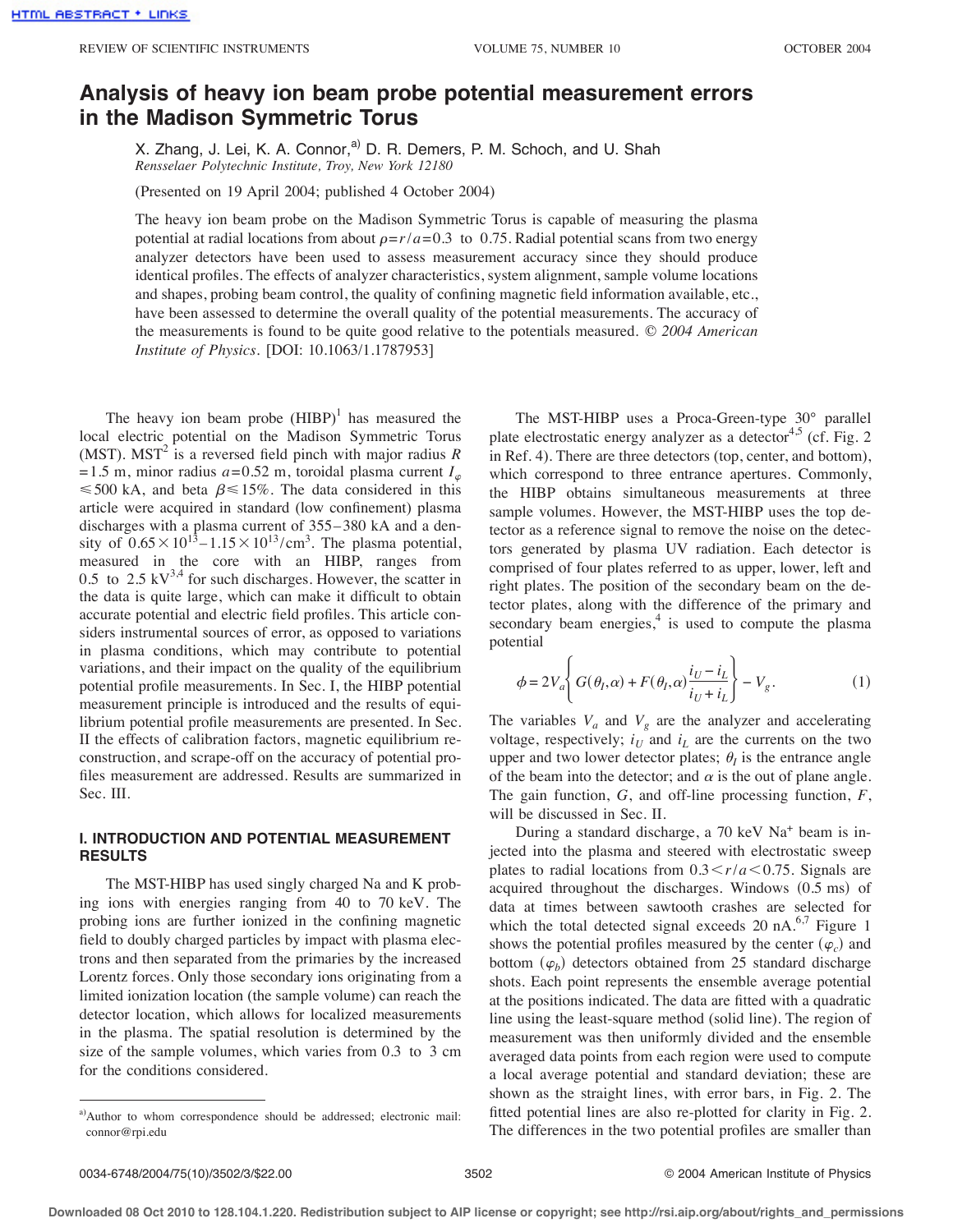

FIG. 1. Equilibrium potential profile on the center detector plate  $\varphi_c$  (top plot) and the bottom detector plate  $\varphi_b$  (bottom plot).

the scatter in the data. Thus, the primary conclusion is that the two profiles are essentially the same; a typical MST potential profile is quite flat and the radial electric field is small. However, the differences in the two profiles consistently appear in all experiments. Thus, the systematic differences in the profiles have been investigated to determine if they are caused by instrumental errors. Profiles with improved accuracy result from this exercise.

# **II. ANALYSIS OF POTENTIAL PROFILE MEASUREMENT ACCURACY**

Systematic differences between what should be identical measurements can be used to identify and possibly correct for sources of error. Possible sources of instrumental errors were investigated to determine if the potential profiles of both detectors  $\varphi_c$  and  $\varphi_b$  could be made more alike.

# **A. Gain function G and off-line processing function F**

The two functions used to characterize an HIBP analyzer are the gain function  $G(\theta_I,\alpha)$  and off-line processing function  $F(\theta_I, \alpha)$ . Unlike most HIBP systems, *in situ* calibration is not possible on MST. Hence the system was reconfigured so that a primary ion beam was directed to the analyzer through the secondary beam line. $8$  The calibration addressed only variations of *G* and *F* as a function of the in-plane

TABLE I. Gain, *F* and  $\theta$ <sub>*I*</sub> effect on potential  $\varphi$  (assuming  $V_a = 12 \text{ kV}$ )

|   | Max    | Min    | $\Delta$ =max – min | $\Delta \varphi(kV)$ |
|---|--------|--------|---------------------|----------------------|
| G | 2.9767 | 2.9708 | 0.0059              | 0.142                |
| F | 0.0477 | 0.0345 | 0.0123              | 0.507                |

entrance angle  $\theta_I$  since the out-of-plane angle  $\alpha$  is within  $\pm 0.5^{\circ}$  mostly due to the limitations of the secondary beam alignment.<sup> $\prime$ </sup> Thus, the effect of  $\alpha$  on *G* and *F*, proportional to  $\cos^2(\alpha)$ ,<sup>4</sup> is negligible (<0.03%).

*G* and *F* terms were calibrated with a 2 mm entrance slit width and the data were fitted to Eqs. (7) and (8) of Ref. 4 by adjusting the geometric parameters of the analyzer  $(X_D)$  and  $Y_D$ ) with  $\theta_I$  ranging from 22.5° to 37°. Exceptionally good agreement between the calibration and simulation data obtained for both the bottom and center detectors (error is less than  $3 \times 10^{-4}$ ) was obtained with  $X_D = 654.03$  mm and  $Y_D$  $= 124.96$  mm. There is no direct measure of analyzer entrance angle in an HIBP measurement. Rather,  $\theta_I$  is obtained from the trajectory simulation program which uses the magnetic field generated by the toroidal equilibrium code MSTFit.<sup>9</sup> Scanning the ion beam from  $\rho = 0.3$  to 0.75,  $\theta_I$  is found to be in the range  $30 \pm 3^{\circ}^{10,11}$  (center: 28.5°–33°; bottom 27.3°–32°) with  $\theta$ <sub>I</sub> increasing with radius. The maximum variation of *G* and *F* (shown in Table I) can result in errors up to 10% and 30% (the average potential is assumed to be 1.5 kV). This demonstrates that  $G$ ,  $F$  and  $\theta$ <sub>I</sub> must all be known well.

 $\theta$ <sub>*I*</sub> is never precisely known due to uncertainties in the trajectory simulation program and/or inaccurate measurements of the position and the orientation of the HIBP energy analyzer. To determine whether the entrance angles are off by some fixed amount, the *G* and *F* curves were shifted by up to  $\pm 3^{\circ}$  to simulate this effect. The best agreement between the two potential profiles  $\varphi_c$  and  $\varphi_b$  was obtained by rightshifting  $\theta_I$  2°, as shown in Fig. 3. Observe that the two profiles now appear to be essentially the same, except for a shift in position. This suggests that the remaining differences may be due to inaccurate determination of the sample locations.



FIG. 2. Locally averaged potential profile with error bars (top plot) and fitted potential profiles (bottom plot) for  $\varphi_c$  and  $\varphi_b$  from Fig. 1.



FIG. 3. Averaged potential profile with error bars (top plot) and fitted potential profiles (bottom plot) for  $\varphi_c$  and  $\varphi_b$  when  $\theta_l$  is right-shifted 2° (original potential profiles are shown as Fig. 2).

**Downloaded 08 Oct 2010 to 128.104.1.220. Redistribution subject to AIP license or copyright; see http://rsi.aip.org/about/rights\_and\_permissions**